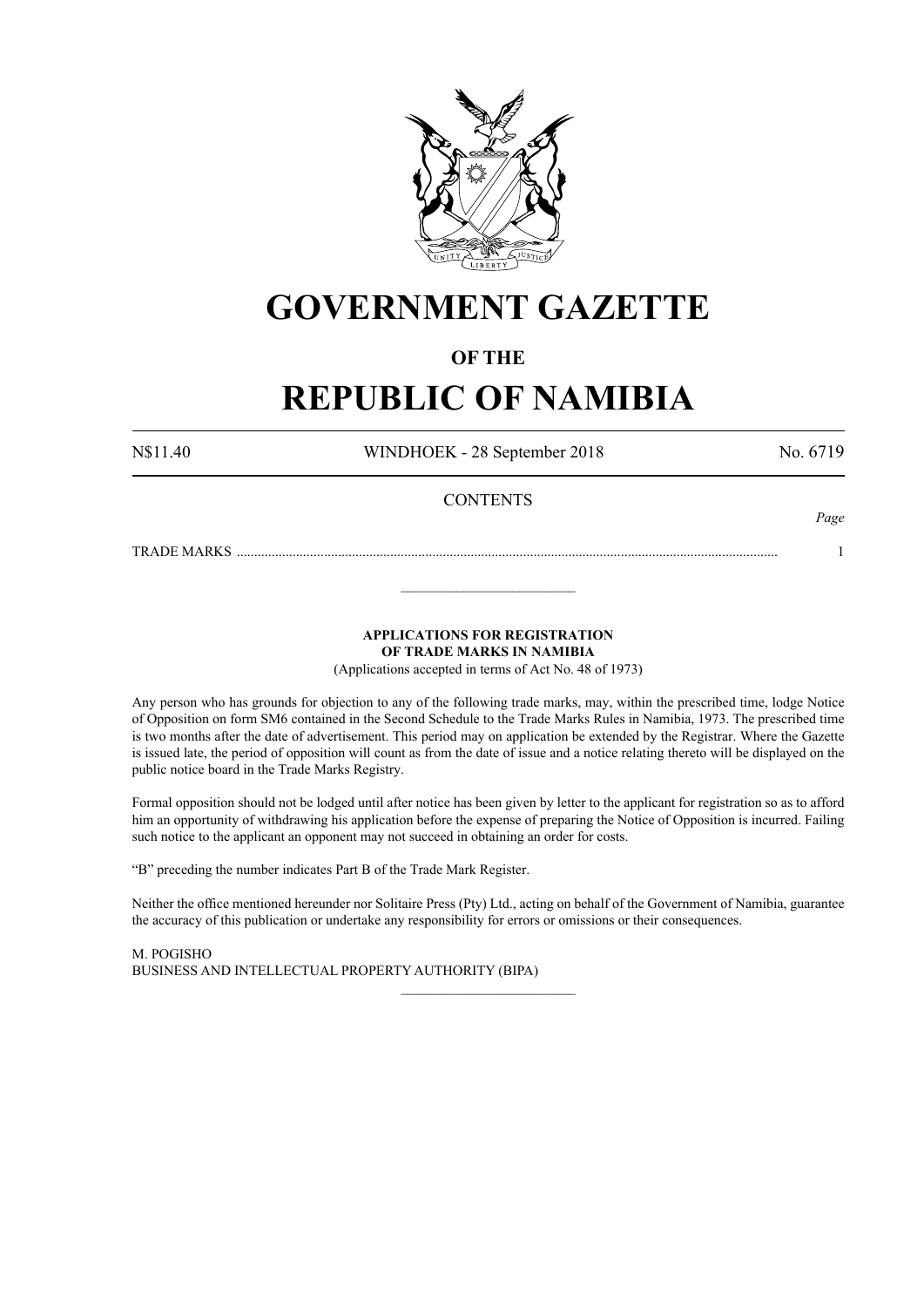2015/454 in class 35: Advertising and business services of all kinds and descriptions including on-line advertising and business services; mobile commerce services; accounting; appraisal; assistance; consultancy; information; management; economic forecasting; marketing; compilation of information into computer databases; public relations; rental services included in the class; research and investigation tax; distribution and merchandising services; in the name of **GROWTHPOINT PROPERTIES LIMITED**, a South African company, of The Place, 1 Sandton Drive, Sandton, Gauteng, 2196, Republic of South Africa.

Address for service: H.D. BOSSAU & CO, 49 Feld Street, Windhoek.



Filed: 26 March 2015

The colour **"Midnight Cherry coated pantone 5115C"** and **"uncoated pantone 511U"**, as depicted on the representation is an essential and distinctive feature of the mark.

Associated with: NA/T/2015/453 and Associated with: NA/T/2015/455  $\frac{1}{2}$ 

2015/455 in class 36: Insurance, assurance, reinsurance and consultancy services of all kinds and descriptions; actuary service of all kinds and descriptions; evaluation, assessment, valuation, loss adjusting, agency, brokerage, exchange, savings guarantee, security, swapping, deposit, clearing houses and underwriting services of all kinds and descriptions; provisions of financial reports and analysis all relating to risk management; estimating insurance risks, losses and liabilities; financial planning, auditing and consultancy services; claims settlement, management and control all relating to insurance claims, investment and investment trust services of all kinds and descriptions; asset acquisition and disposal services of all kinds and descriptions; real estate affairs, consultancy, investment procurement and valuation services, assessment and management of real estate, providing of information and property brokerage services, leasing and renting of real estate, real estate agencies and managers, rental of office space and mortgage banking; in the name of **GROWTHPOINT PROP-ERTIES LIMITED**, a South African company, of The Place, 1 Sandton Drive, Sandton, Gauteng, 2196, Republic of South Africa.

Address for service: H.D. BOSSAU & CO, 49 Feld Street, Windhoek.



Filed: 26 March 2015

The colour **"Midnight Cherry coated pantone 5115C"** and **"uncoated pantone 511U"**, as depicted on the representation is an essential and distinctive feature of the mark.

Associated with: NA/T/2015/454

2016/1731 in class 34: Tobacco, Cigarettes, Electronic cigarettes, Match boxes, Lighters for smokers; in the name of **GOLDEN LEAF (MACAU) TOBACCO'S MANUFAC-TURING LIMITED,** a corporation organized and existing under the laws of MACAU, of Rua Dos Pescadores, N°66, Blocoii, 3° Andar-A, Macau.

 $\frac{1}{2}$ 

Address for service: Ellis Shilengudwa Inc., 1st Floor, 1@Steps Offices c/o Grove & Chasie Street; Kleine Kuppe, Windhoek.



FILED: 1 November 2016

2016/1730 in class 34: Tobacco, Cigarettes, Electronic cigarettes, Match boxes, Lighters for smokers; in the name of **GOLDEN LEAF (MACAU) TOBACCO'S MANUFAC-TURING LIMITED,** a corporation organized and existing under the laws of MACAU, of Rua Dos Pescadores, N°66, Blocoii, 3° Andar-A, Macau.

 $\frac{1}{2}$ 

Address for service: Ellis Shilengudwa Inc, 1st Floor, 1@Steps Offices c/o Grove & Chasie Street, Kleine Kuppe, Windhoek.



Filed: 1 November 2016

The Chinese characters in the mark from top to bottom transliterate to **"FU" "LIN" "DA" "RI" "ZI"** respectively, and means **"LUCK" "COMING" "BIG" "DAY" "SON"** in English.

 $\frac{1}{2}$ 

2009/234 in class 34: Tobacco, raw or manufactured, including cigarettes, cigars; smoker's articles; matches; in the name of **MANA INVESTMENTS LIMITED**, of 2nd Floor, Block B, Medene Mews, Chaussee Street, Port Louis, Mauritius. Address for service: Ellis Shilengudwa Inc, 1st Floor, 1@Steps Offices, c/o Grove & Chase Street, Kleine Kuppe, Windhoek.

Filed: 20 March 2009

**SP**

2009/235 in class 34: Tobacco, raw or manufactured, including cigarettes, cigars; smoker's articles; matches; in the name of **MANA INVESTMENTS LIMITED**, of 2nd Floor, Block B, Medene Mews, Chaussee Street, Port Louis, Mauritius. Address for service: Ellis Shilengudwa Inc, 1st Floor, 1@Steps Offices c/o Grove & Chasie Street, Kleine Kuppe, Windhoek.

 $\frac{1}{2}$